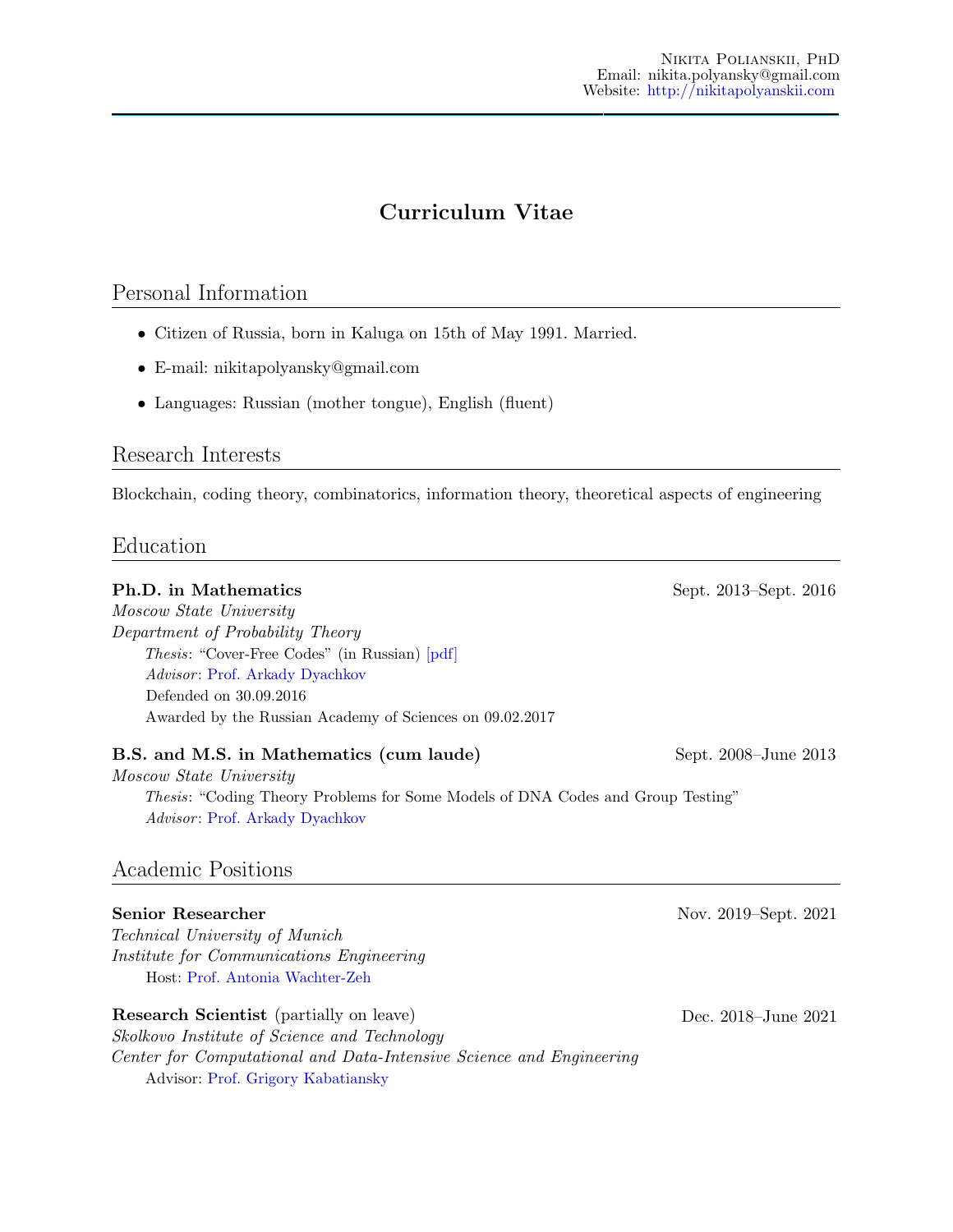#### Nikita Polianskii Curriculum Vitae

Technion–Israel Institute of Technology Faculty of Mathematics Host: [Prof. Ron Aharoni](https://raharoni.net.technion.ac.il/)

Research Fellow (part-time) June 2015–May 2018 Institute for Information Transmission Problems Russian Academy of Sciences Dobrushin Mathematics Laboratory Head: [Prof. Mikhail Blank](https://scholar.google.com/citations?user=l5fL5S4AAAAJ&hl=en)

Industrial Experience

Research Scientist Oct. 2021–Present IOTA Foundation Research Department Team Leader: Dr. William Sanders Senior Engineer Feb. 2015–Oct. 2017 Huawei Technologies Co. Ltd. Channel Coding Team Team Leader: Dr. Alexey Maevskiy

## Teaching Experience

- Channel Coding, Lecturer for master students (with Prof. Antonia Wachter-Zeh), 80-150 participants, Technical University of Munich. Winter Terms 2019/2020, 2020/2021, and Summer Terms 2020, 2021.
- Probability Theory and Statistics, Teaching Assistant for undergraduate students, ca. 20 participants, Moscow State University. Spring Semester 2015.
- Point-Line Incidences, Teaching Assistant for excellent secondary-school students, ca. 10 participants, 26th Summer Conference International Mathematical Tournament of Towns. August 2014.

## Preprints

- 23. [Quadratic-curve-lifted Reed-Solomon codes](https://https://arxiv.org/abs/2109.14478) (with Hedongliang Liu, Lukas Holzbaur, Sven Puchinger, Antonia Wachter-Zeh)
- 22. [Codes for the Z-channel](https://arxiv.org/abs/2105.01427.pdf) (with Yihan Zhang)
- 21. [Coding with feedback over the Z-channel](https://arxiv.org/pdf/2007.04026) (with Christian Deppe, Vladimir Lebedev, and Georg Maringer), under revision in IEEE Transactions on Information Theory, 2021.

#### Post-Doctoral Researcher Contract Contract Contract Contract Oct. 2017–Dec. 2018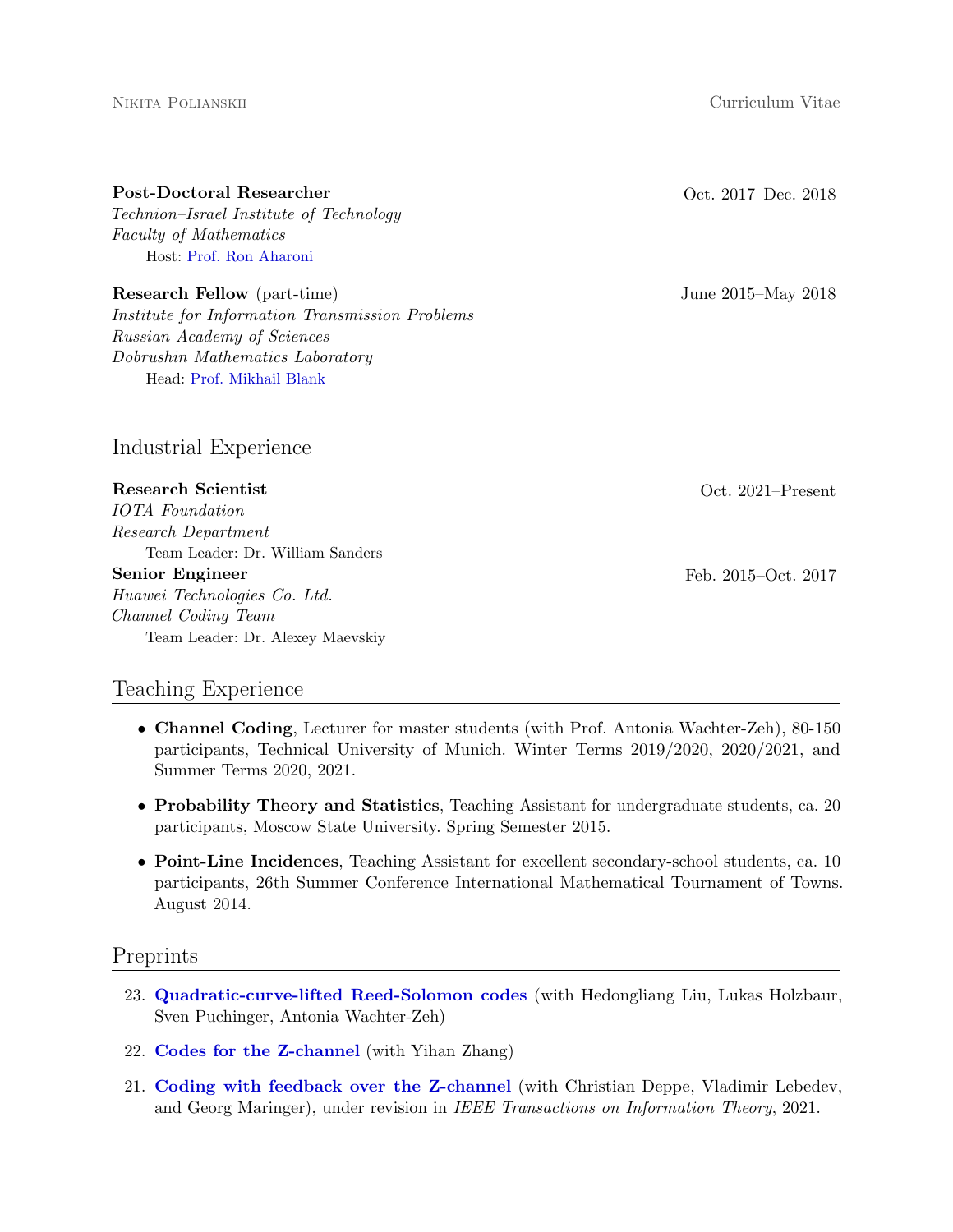- 20. [Systematic single-deletion multiple-substitution correcting codes](https://arxiv.org/abs/2006.11516) (with Wentu Song, Kui Cai, and Xuan He), under revision in IEEE Transactions on Information Theory, 2020.
- 19. [Two-stage coding over the Z-channel](https://arxiv.org/abs/2010.16362) (with Alexey Lebedev, and Vladimir Lebedev), under revision in IEEE Transactions on Information Theory, 2020.

#### Journal Papers

- 18. [On list-decoding certain](http://nikitapolyanskii.com/wp-content/uploads/2021/03/On_list_decoding_some_Fq_linear_codes.pdf)  $\mathbb{F}_q$ -linear codes, accepted to *Problems of Information Trans*mission, 57(4): 1-18, 2021.
- 17. [Lifted Reed-Solomon codes and lifted multiplicity codes](https://ieeexplore.ieee.org/abstract/document/9551886/) (with Lukas Holzbaur, Rina Polyanskaya, Ilya Vorobyev, and Eitan Yaakobi), IEEE Transactions on Information Theory, 67(12): 8051-8069, 2021.
- 16. [Feedback insertion-deletion codes](https://link.springer.com/article/10.1134/S0032946021030029) (with Georg Maringer, Ilya Vorobyev, and Lorenz Welter), Problems of Information Transmission, 57(3): 212-240, 2021.
- 15. [Almost affinely disjoint subspaces](https://doi.org/10.1016/j.ffa.2021.101879) (with Hedongliang Liu, Ilya Vorobyev, and Antonia Wachter-Zeh), Finite Fields and Their Applications, 75: 1-11, 2021.
- 14. [Coding in a Z-channel in case of many errors](https://doi.org/10.1134/S0032946021020022) (with Vladimir Lebedev), Problems of Information Transmission, 57(2): 129-135, 2021
- 13. [Binary batch codes with improved redundancy](https://doi.org/10.1109/TIT.2020.3013603) (with Rina Polyanskaya, and Ilya Vorobyev), IEEE Transactions on Information Theory, 66(12): 7360-7370, 2020.
- 12. [Weight distributions for successive cancellation decoding of polar codes](https://doi.org/10.1109/TCOMM.2020.3020959) (with Mars Davletshin, and Rina Polyanskaya), IEEE Transactions on Communications,  $68(12)$ : 7328-7336, 2020.
- 11. [Hypothesis test for bounds on the size of random defective set](https://doi.org/10.1109/TSP.2019.2940120) (with Arkady Dyachkov, Vladislav Shchukin, and Ilya Vorobyev), IEEE Transactions on Signal Processing,  $67(22): 5775 - 5784, 2019.$
- 10. [Separable codes for the symmetric multiple-access channel](https://doi.org/10.1109/TIT.2019.2893234) (with Arkady Dyachkov, Vladislav Shchukin, and Ilya Vorobyev), IEEE Transactions on Information Theory, 65(6): 3738-3750, 2019.
- 9. [On the metric dimension of the Cartesian powers of a graph](https://doi.org/10.1016/j.jcta.2019.01.002) (with Zilin Jiang), Journal on Combinatorial Theory, Series A, 165: 1-14, 2019.
- 8. [On capacities of the two-user union channel](https://doi.org/10.1109/TIT.2018.2889250) (with Zilin Jiang, and Ilya Vorobyev), IEEE Transactions on Information Theory, 65(5): 2774-2781, 2019.
- 7. [Symmetric disjunctive list-decoding codes](https://doi.org/10.1007/s10623-016-0278-4) (with Arkady Dyachkov, Vladislav Shchukin, and Ilya Vorobyev), Designs, Codes and Cryptography, 82(1-2): 211-229. 2017.
- 6. [Almost cover-free codes and designs](https://doi.org/10.1007/s10623-016-0279-3) (with Arkady Dyachkov, Vladislav Shchukin, and Ilya Vorobyev), Designs, Codes and Cryptography, 82(1-2): 231-247, 2017.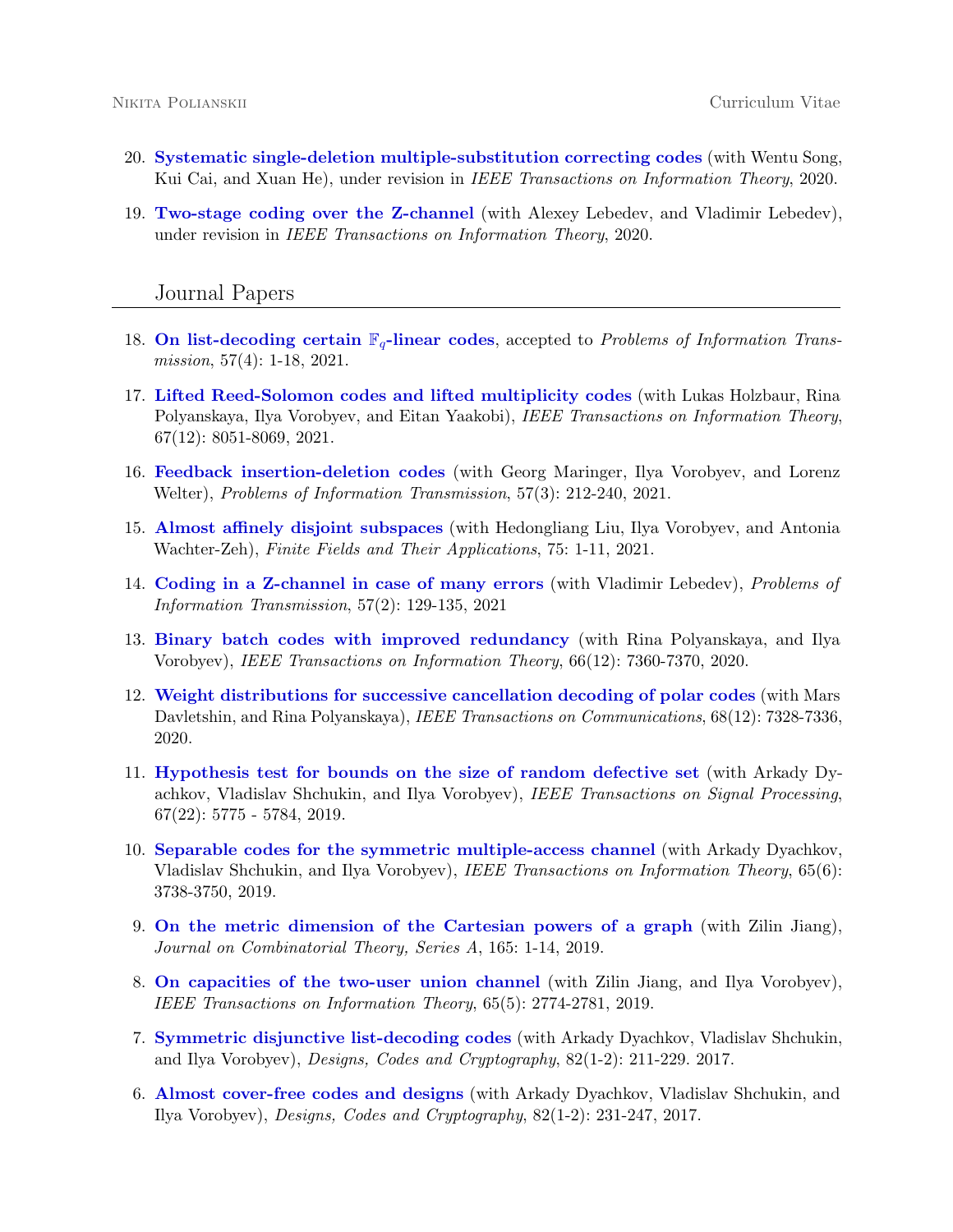- 5. [Cover-free codes and separating system codes](https://doi.org/10.1007/s10623-016-0265-9) (with Arkady Dyachkov, Vladislav Shchukin, and Ilya Vorobyev), Designs, Codes and Cryptography, 82(1-2): 197-209 2017.
- 4. [Almost cover-free codes](https://doi.org/10.1134/S0032946016020046), Problems of Information Transmission, 52(2): 142-155, 2016.
- 3. [Almost disjunctive list-decoding codes](https://doi.org/10.1134/S0032946015020039) (with Arkady Dyachkov, Vladislav Shchukin, and Ilya Vorobyev), Problems of Information Transmission, 51(2): 110-131, 2015.
- 2. [DNA codes for non-additive stem similarity](https://doi.org/10.1134/S0032946014030041) (with Arkady Dyachkov, Anna Kuzina, Anthony Macula, and Vladimir Rykov), Problems of Information Transmission, 50(3): 247-269 2014.
- 1. [Bounds on the rate of disjunctive codes](https://doi.org/10.1134/S0032946014010037) (with Arkady Dyachkov, Vladislav Shchukin, and Ilya Vorobyev), Problems of Information Transmission, 50(1): 27-56, 2014.

#### Selected Conference Papers and Preprints

- 27. [On learning sparse vectors from mixture of responses](https://proceedings.neurips.cc/paper/2021/hash/a5481cd6d7517aa3fc6476dc7d9019ab-Abstract.html), Proc. 2021 NeurIPS
- 26. [On codes for the noisy substring channel](https://doi.org/10.1109/ISIT45174.2021.9517943) (with Yonatan Yehezkeally), Proc. 2021 IEEE Int'l Symp. Inf. Theory (ISIT)
- 25. [On multiple-deletion multiple-substitution correcting codes](https://doi.org/10.1109/ISIT45174.2021.9517878) (with Kui Cai, Xuan He, and Wentu Song), Proc. 2021 IEEE Int'l Symp. Inf. Theory (ISIT)
- 24. [Two-stage coding for the Z-channel](https://doi.org/10.1109/ISIT45174.2021.9518015), Proc. 2021 IEEE Int'l Symp. Inf. Theory (ISIT)
- 23. [Optimal codes correcting localized deletions](https://doi.org/10.1109/ISIT45174.2021.9518196) (with Rawad Bitar, Serge Kas Hanna, and Ilya Vorobyev), to appear in Proc. 2021 IEEE Int'l Symp. Inf. Theory (ISIT)
- 22. [On lifted multiplicity codes](https://doi.org/10.1109/ITW46852.2021.9457625) (with Lukas Holzbaur, Rina Polyanskaya, Ilya Vorobyev, and Eitan Yaakobi), Proc. 2020 IEEE Inf. Theory Workshop (ITW).
- 21. [Decoding of lifted affine-invariant codes](https://doi.org/10.1109/ITW46852.2021.9457613) (with Lukas Holzbaur), Proc. 2020 IEEE Inf. Theory Workshop (ITW).
- 20. [Feedback insertion-deletion codes](https://doi.org/10.1109/ITW46852.2021.9457653) (with Georg Maringer, Ilya Vorobyev, and Lorenz Welter), Proc. 2020 IEEE Inf. Theory Workshop (ITW).
- 19. [Coding with feedback over the Z-channel](https://link.springer.com/chapter/10.1007/978-3-030-58150-3_8) (with Christian Deppe, Vladimir Lebedev, and Georg Maringer), Proc. 26th Int'l Comput. Combin. Conf. (COCOON).
- 18. [Lifted Reed-Solomon codes with application to batch codes](https://doi.org/10.1109/ISIT44484.2020.9174402) (with Lukas Holzbaur, Rina Polyanskaya, and Ilya Vorobyev), Proc. 2020 IEEE Int'l Symp. Inf. Theory (ISIT).
- 17. [Optimal Codes Correcting a Burst of Deletions of Variable Length](https://doi.org/10.1109/ISIT44484.2020.9174288) (with Andreas Lenz), Proc. 2020 IEEE Int'l Symp. Inf. Theory (ISIT).
- 16. [Duplication with transposition distance to the root for](https://arxiv.org/abs/2001.06242)  $q$ -ary sequences (with Ilya Vorobyev), Proc. 2020 IEEE Int'l Symp. Inf. Theory (ISIT).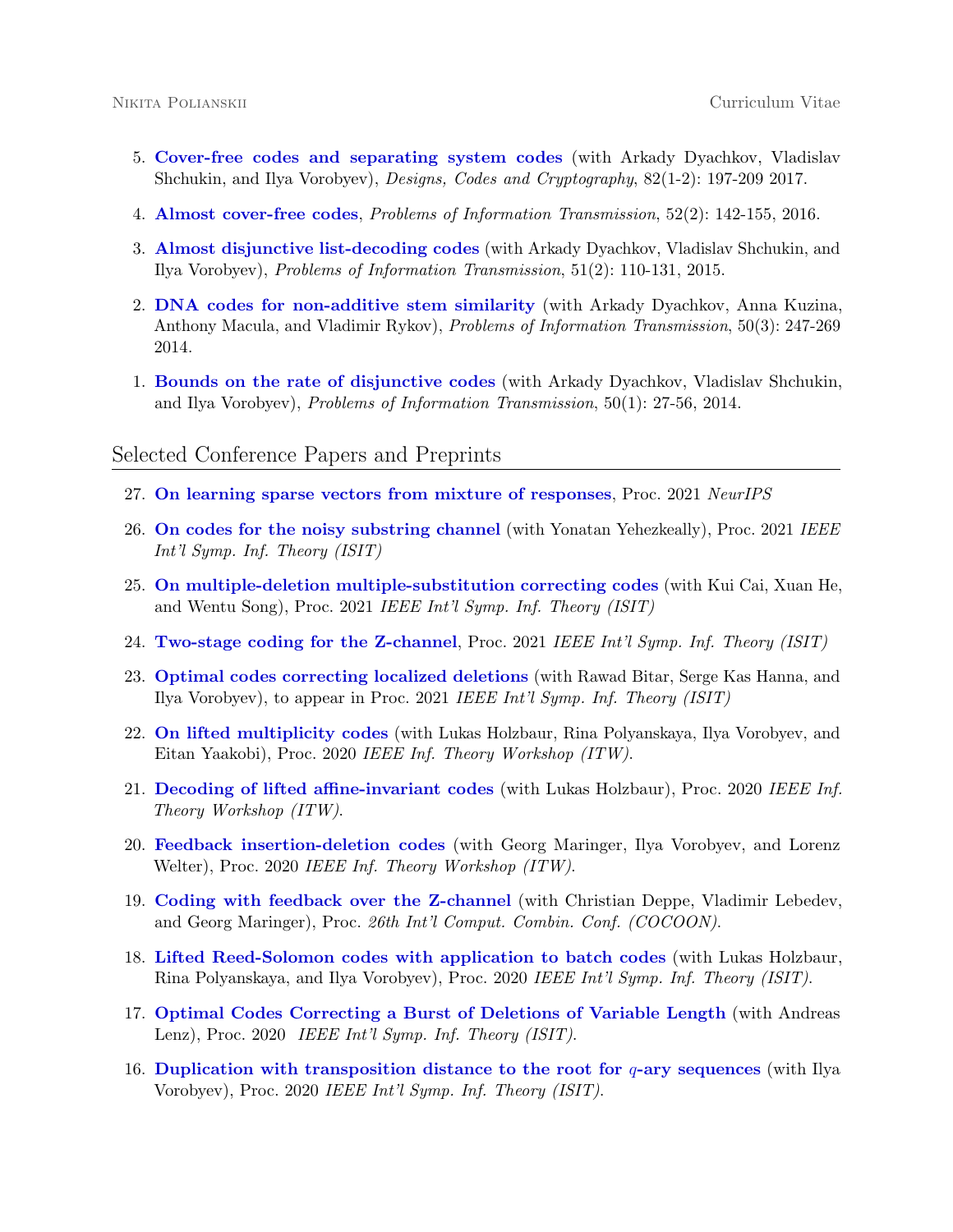- 15. [Binary batch codes via finite geometry](https://doi.org/10.1109/ISIT.2019.8849736) (with Ilya Vorobyev), Proc. 2019 IEEE Int'l Symp. Inf. Theory (ISIT).
- 14. [Trivariate lifted codes with disjoint repair groups](https://doi.org/10.1109/REDUNDANCY48165.2019.9003339) (with Ilya Vorobyev), Proc. 2019 IEEE REDUNDANCY.
- 13. [Binary batch codes based on lifted multiplicity codes](https://doi.org/10.1109/REDUNDANCY48165.2019.9003313) (with Rina Polyanskaya), Proc. 2019 IEEE REDUNDANCY.
- 12. [How to guess an](https://doi.org/10.1137/1.9781611975482.74) *n*-digit number (with Zilin Jiang), Proc. 2019 ACM-SIAM Symp. Discrete Alg. (SODA).
- 11. [A near-optimal algorithm for adaptive searching of two counterfeit coins](https://www.lebesgue.fr/sites/default/files/proceedings_WCC/WCC_2019_paper_65.pdf) (with Zilin Jiang, and Ilya Vorobyev), Proc. 2019 Workshop Coding Crypt. (WCC).
- 10. [Separable codes for the symmetric multiple-access channel](https://doi.org/10.1109/ISIT.2018.8437801) (with Arkady Dyachkov, Vladislav Shchukin, and Ilya Vorobyev), Proc. 2018 IEEE Int'l Symp. Inf. Theory (ISIT).
- 9. [Generalization of Floor Lifting for QC-LDPC Codes: Theoretical Properties and](https://doi.org/10.1109/EWDTS.2018.8524862) [Applications](https://doi.org/10.1109/EWDTS.2018.8524862) (with Sergei Egorov, German Svistunov, Vasilii Usatyuk, and Ilya Vorobyev), Proc. 2018 IEEE East-West Design and Test Symp. (EWDTS).
- 8. [Hypothesis test for upper bound on the size of random defective set](https://doi.org/10.1109/ISIT.2017.8006674) (with Arkady Dyachkov, Vladislav Shchukin, and Ilya Vorobyev), Proc. 2017 IEEE Int'l Symp. Inf. Theory (ISIT)
- 7. [On multistage learning a hidden hypergraph](https://doi.org/10.1109/ISIT.2016.7541485) (with Arkady Dyachkov, Vladislav Shchukin, and Ilya Vorobyev), Proc. 2016 IEEE Int'l Symp. Inf. Theory (ISIT).
- 6. [On a hypergraph approach to group testing problems](https://doi.org/10.1109/ISIT.2016.7541486) (with Arkady Dyachkov, Vladislav Shchukin, and Ilya Vorobyev), Proc. 2016 IEEE Int'l Symp. Inf. Theory (ISIT).
- 5. [Almost cover-free codes and designs](https://doi.org/10.1109/ISIT.2015.7282987) (with Arkady Dyachkov, Vladislav Shchukin, and Ilya Vorobyev), Proc. 2015 IEEE Int'l Symp. Inf. Theory (ISIT).
- 4. [Cover-free codes and separating system codes](https://doi.org/10.1109/ISIT.2015.7282986), (with Arkady Dyachkov, Vladislav Shchukin, and Ilya Vorobyev), Proc. 2015 IEEE Int'l Symp. Inf. Theory (ISIT).
- 3. [Symmetric disjunctive list-decoding codes](https://doi.org/10.1109/ISIT.2015.7282853), Proc. IEEE Int'l Symp. Inf. Theory (ISIT), (with Arkady Dyachkov, Vladislav Shchukin, and Ilya Vorobyev), Proc. 2015 IEEE Int'l Symp. Inf. Theory (ISIT).
- 2. [Bounds on the rate of superimposed codes](https://doi.org/10.1109/ISIT.2014.6875252) (with Arkady Dyachkov, Vladislav Shchukin, and Ilya Vorobyev), Proc. 2014 IEEE Int'l Symp. Inf. Theory (ISIT).
- 1. [DNA codes for non-additive stem similarity](https://doi.org/10.1109/ISIT.2011.6033807) (with Arkady Dyachkov, and Julia Volkova), Proc. 2011 IEEE Int'l Symp. Inf. Theory (ISIT).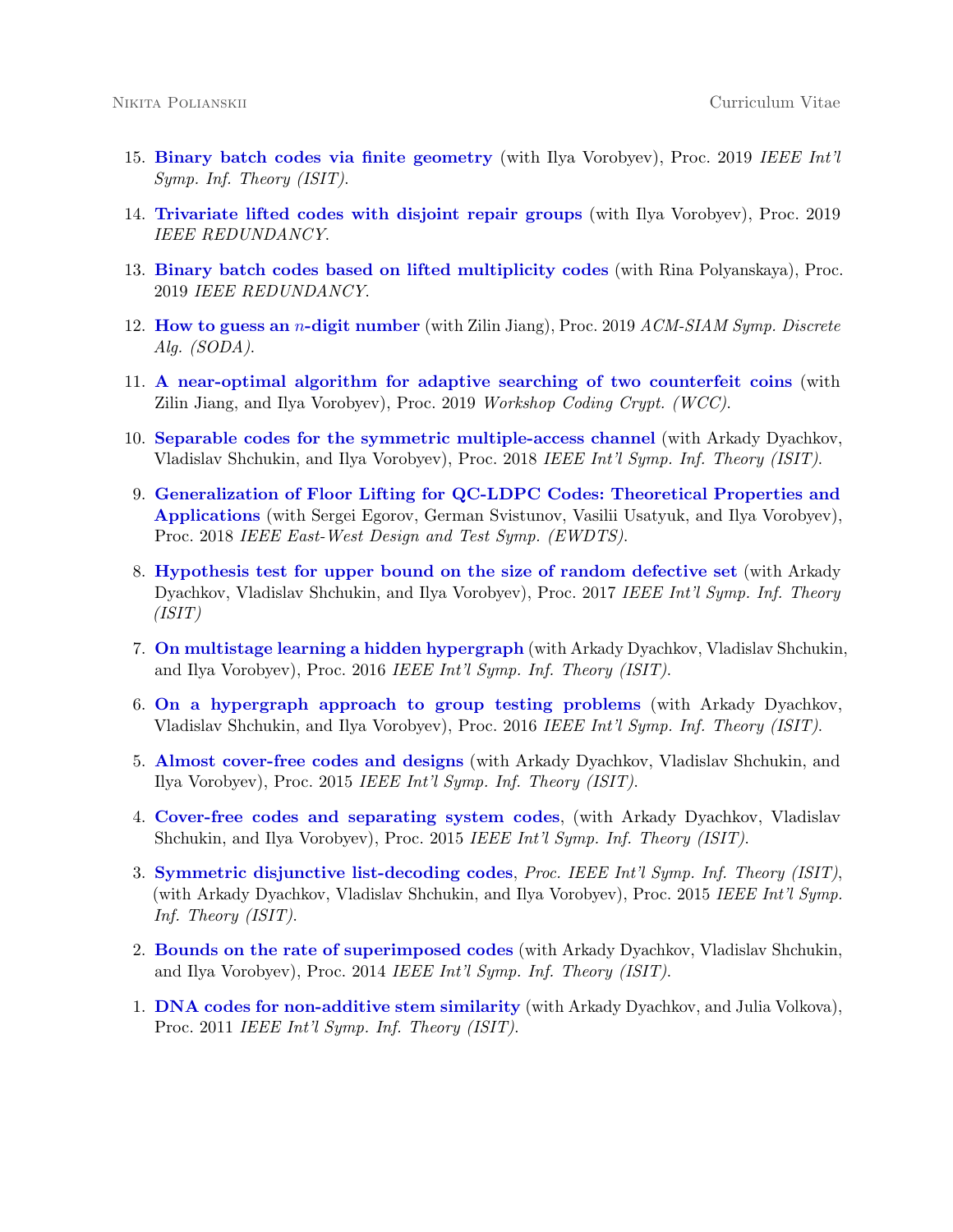#### Patents

- 6. Usatyuk, V., Polianskii, N., and Vorobyev, I., [Devices and Methods for Generating a](https://patents.google.com/patent/US10944425B2/en) [Low-Density Parity-Check Code for a Incremental Redundancy HARQ Commu](https://patents.google.com/patent/US10944425B2/en)[nication Apparatus](https://patents.google.com/patent/US10944425B2/en), U.S. Patent No. 10,944,425, 2021
- 5. Usatyuk, V., Vorobyev, I., Polianskii, N., and Svistunov, G., [Method and Apparattus](https://patents.google.com/patent/US10931310B2/en) [for Encoding and Decoding of Variable Length Quasi-Cyclic Low-Density Parity-](https://patents.google.com/patent/US10931310B2/en)[Check \(QC-LDPC\) Codes](https://patents.google.com/patent/US10931310B2/en), U.S. Patent No. 10,931,310, 2021
- 4. Wang, J., Zhang, G., Zhang, H., Xu, C., Huang, L., Dai, S., Luo, H., Qiao, Y., Li, R., Wang, J., Chen, Y., Polianskii, N., Kamenev, M., Shen, Z., Haungfu, Y., Du, Y., [Polar Code Encoding](https://patents.google.com/patent/US10659194B2/en) [Method and Apparatus in Wireless Communication](https://patents.google.com/patent/US10659194B2/en), U.S. Patent No. 10,659,194, 2020
- 3. Usatyuk, V., Polianskii, N., Vorobyev, I., Gaev, V., Svistunov, G., Kamenev M., Kameneva, Y., [Generalized Low-Density Parity Check Codes \(GLDPC\)](https://patents.google.com/patent/US20200153457A1/en), U.S. Patent Application No. 16/741,199, 2020
- 2. Usatyuk, V., and Polianskii, N., [Construction of QC-LDPC Codes for a Hybrid Au](https://patentscope.wipo.int/search/en/detail.jsf?docId=WO2018030909)[tomatic Repeat Request \(HARQ\) Scheme](https://patentscope.wipo.int/search/en/detail.jsf?docId=WO2018030909), Int. Publ. No. WO 2018/030909, 2018
- 1. Muratchaev, S., Polianskii, N., and Trefilov, M. , [Device and Method for Adjusting](https://patentscope.wipo.int/search/en/detail.jsf?docId=WO2017176147) [Transmission Size in Case of Decoding Failures](https://patentscope.wipo.int/search/en/detail.jsf?docId=WO2017176147), Int. Publ. No. WO 2017/176147, 2017

### Mentoring and Advising Experience

Doctoral students co-advised at Technical University of Munich

- Lucas Holzbaur (November 2019 September 2021)
- Lorenz Welter (May 2020 November 2020)
- Georg Maringer (January 2020 September 2021)
- Andreas Lenz (November 2019 April 2020)
- Hedongliang Liu (January 2019 September 2021)

Master student advised at Technical University of Munich

• Gökberk Erdogan (April 2021 - Present)

Bachelor student mentored (remotely) at Bogazici University

• Arda Aydın (August 2020 - April 2021)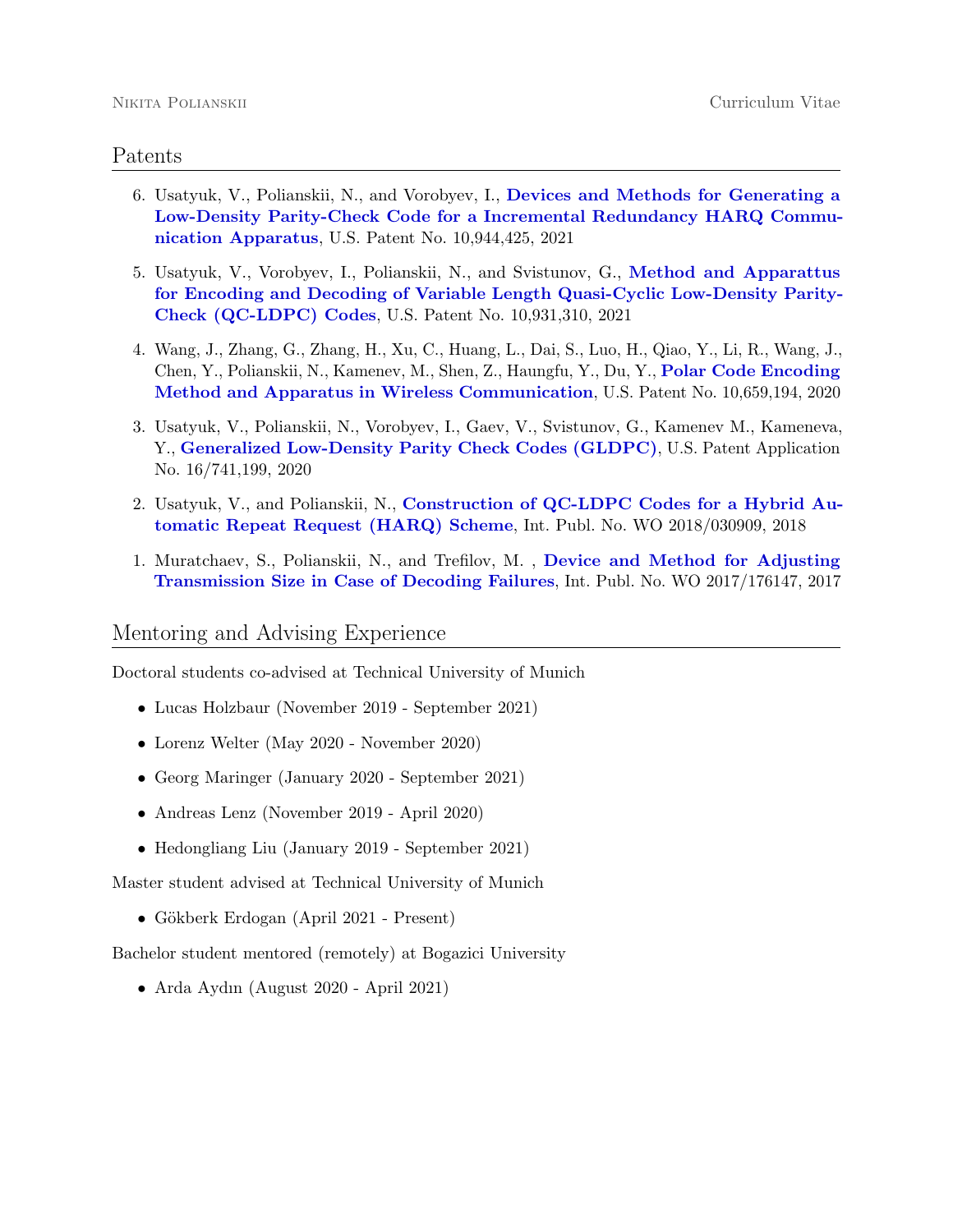## Awards, Honors and Grants

- Single-PI in two grants:
	- 1. [Coding for multi-user data storage systems](https://rscf.ru/en/contests/search-projects/19-71-00137/), Russian Science Foundation, project no. 19-71-00137. (2019–2021)
	- 2. [Codes and mathematical models with applications to group testing and com](http://search.rfbr.ru/)[pressed sensing problems](http://search.rfbr.ru/), Russian Foundation for Basic Research, project no. 18-31- 00310. (2018–2019)
- Diploma with Honors from Moscow State University, 2013
- Increased Academic Scholarship (for research and study achievements), 2012-2013

#### Industry Collaboration

In 2017, my colleagues and I proposed the so-called [Polar sequence](https://www.etsi.org/deliver/etsi_ts/138200_138299/138212/15.02.00_60/ts_138212v150200p.pdf) for encoding polar codes, which was adopted by 3GGP for the Enhanced Mobile Broadband control channels for the 5G New Radio interface. Patent ["Polar code encoding method and apparatus in wireless communications"](https://patents.google.com/patent/US10659194B2/en) (with Jun Wang, Gongzheng Zhang, Huazi Zhang, Chen Xu, Lingchen Huang, Shengchen Dai, Hejia Luo, Yunfei Qiao, Rong Li, Jian Wang, Ying Chen, Mikhail Kamenev, Zukang Shen, Yourui Huang Fu, and Yinggang Du).

## Talks

(F - faculty candidate talk, P - poster, C - conference talk, S - seminar talk, I - invited talk)

- 43. (F) Codes for load-balancing in data storage, CS Department, University of Warwick, (virtual), Dec. 2021
- 42. (P) On learning sparse vectors from mixture of responses, Conference on Neural Information Processing Systems, Sydney, (virtual), Dec. 2021
- 41. (C) On multiple-deletion multiple-substitution correcting codes, IEEE International Symposium on Information Theory, Melbourne, (virtual), Jul. 2021
- 40. (C) Two-stage coding over the Z-channel, IEEE International Symposium on Information Theory, Melbourne, (virtual), Jul. 2021
- 39. (I) How to guess an *n*-digit number, *Moscow Conference on Combinatorics and Applica*tions, Moscow, Moscow Institute of Physics and Technology, (virtual), Jul. 2021
- 38. (C) Decoding of lifted affine-invariant codes, IEEE Information Theory Workshop, Italy (virtual), Apr. 2021
- 37. (S) How to guess an *n*-digit number, *Seminar on combinatorial search*, Alfred Renyi Institute of Mathematics, Budapest (virtual), Mar. 2021
- 36. (S) Compression technique for constructing error-correcting codes, Coding theory seminar, Skoltech, Moscow (virtual), Nov. 2020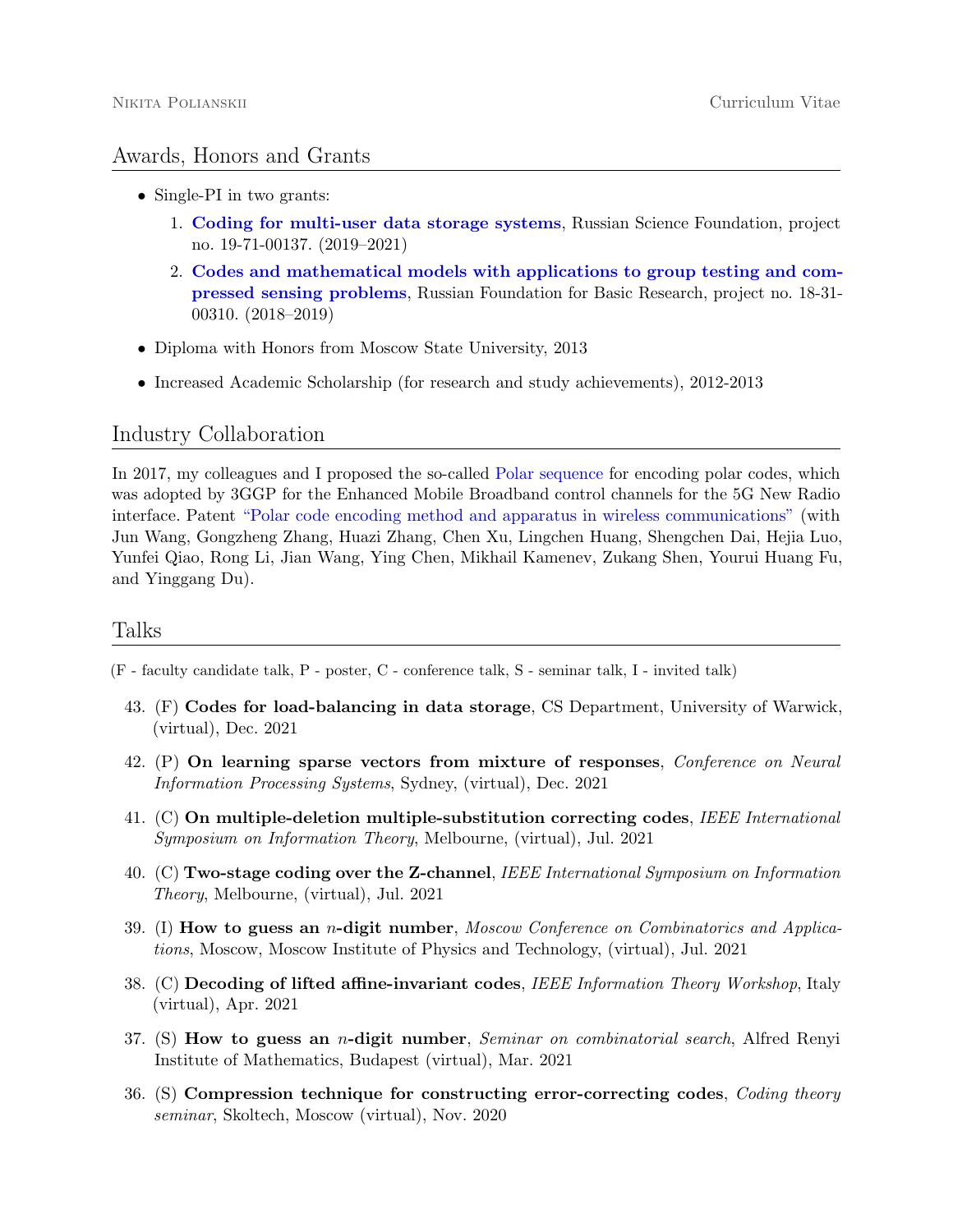- 35. (C) Coding with feedback over the Z-channel, International Computing and Combinatorics Conference, Atlanta (virtual), Sept. 2020
- 34. (C) [Adversarial Z-channel](https://www.ei.tum.de/en/lnt/events/2020-workshop-on-coding-cooperation-and-security-in-modern-communication-networks-coco/), Workshop on Coding, Cooperation, and Security in Modern Communication Networks, Munich (virtual), July 2020
- 33. (C) Duplication with transposition distance to the root for  $q$ -ary strings, IEEE International Symposium on Information Theory, Los-Angeles (virtual), June 2020
- 32. (S) On a generalization of Reed-Muller codes with strong locality properties, Coding theory seminar, IITP RAS, Moscow, Oct. 2019
- 31. (C) Batch codes based on lifted multiplicity codes, International Symposium "Problems of Redundancy in Information and Control Systems", Moscow, Oct. 2019
- 30. (P) Duplication distance to the root for  $q$ -ary strings, *Munich Workshop on Coding* and Cryptography, Technical University of Munich, Munich, July 2019
- 29. (C) Constructions of batch codes via finite geometry, IEEE International Symposium on Information Theory, Paris, July 2019
- 28. (I) [Constructions of batch codes via finite geometry](https://www.ei.tum.de/en/lnt/news-and-talks/archive/single-view-archive/article/talk-dr-nikita-polianskii-may-22-2019-at-100-pm-lnt-library-n2405/), Coding theory seminar, TUM, Munich, May 2019
- 27. (S) Duplication distance to the root for a binary word, Coding theory seminar, IITP RAS, Moscow, Oct. 2018
- 26. (C) How to guess an *n*-digit number,  $ACM-SIAM$  Symposium on Discrete Algorithms, San-Diego, Jan. 2019
- 25. (S) How to guess an *n*-digit number, *Combinatorics seminar*, Technion, Haifa, Oct. 2018
- 24. (S) Coding for private information retrieval, *Coding theory seminar*, IITP RAS, Moscow, Oct. 2018
- 23. (C) Weight Distributions for Successive Cancellation Decoding of Polar Codes, International Workshop on Algebraic and Combinatorial Coding Theory, Russia, Svetlogorsk, Sept. 2018
- 22. (C) Separable codes on the symmetric multiple access channels, IEEE International Symposium on Information Theory, Vail, June 2018
- 21. (C) On the metric dimension of Cartesian powers of a graph, *Workshop on Graphs*, Networks and their Applications, Moscow, May 2018
- 20. (S) Capacity of the two-user union channel with feedback, Coding theory seminar, IITP RAS, Moscow, Apr. 2018
- 19. (S) [On the metric dimension of Cartesian powers of a graph](https://codingtheory.cs.technion.ac.il/events/event/on-the-metric-dimension-of-cartesian-powers-of-a-graph/), Coding theory seminar, Technion, Haifa, Jan. 2018
- 18. (S) On the metric dimension of non-binary Hamming spaces, Coding theory seminar, IITP RAS, Moscow, Dec. 2018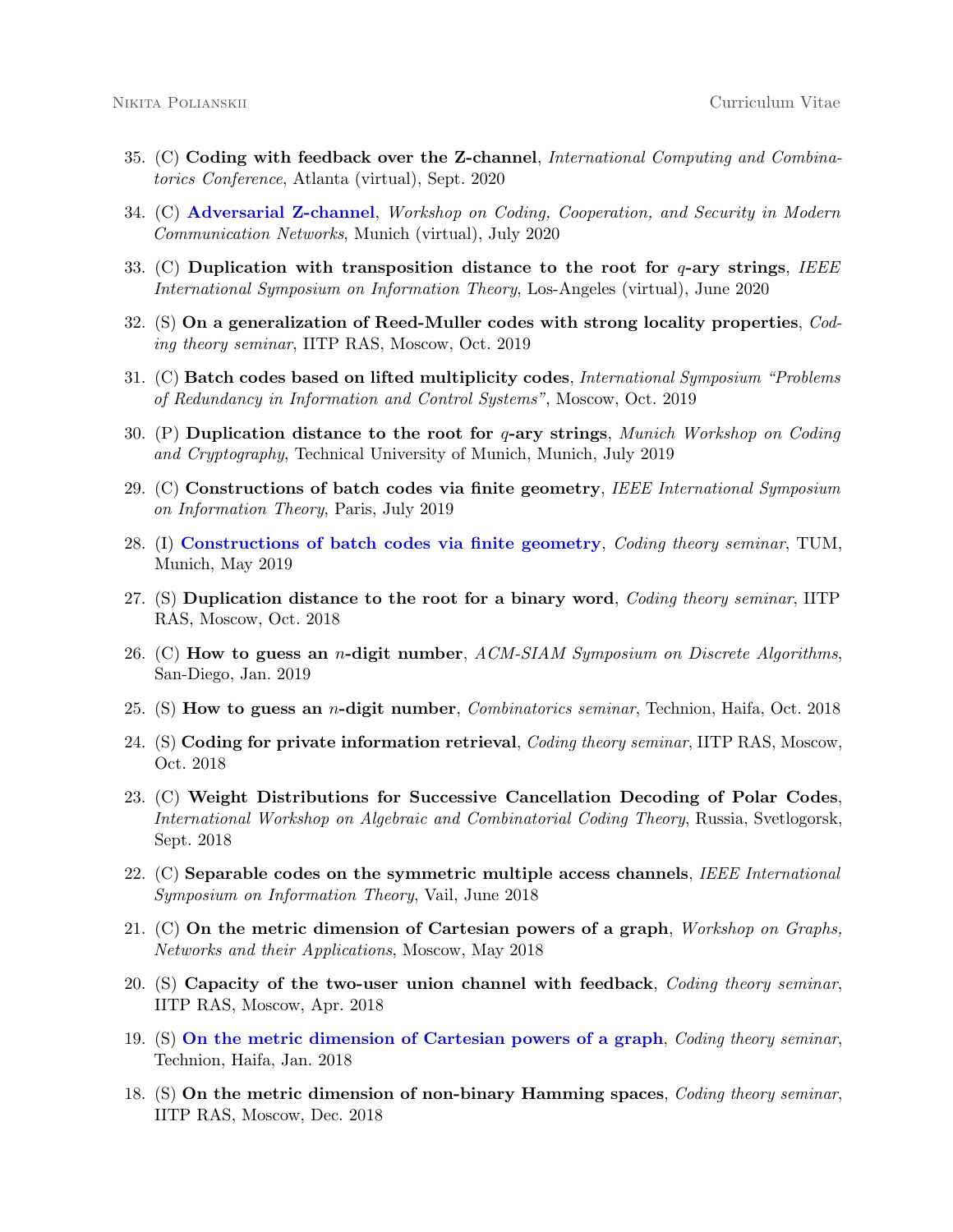- 17. (C) Signature codes on the symmetric multiple access channels, International Workshop on Coding and Cryptography, Saint-Petersburg, Sept. 2017
- 16. (C) Hypothesis test for upper bound on the size of random defective set, IEEE International Symposium on Information Theory, Aachen, June 2017
- 15. (S) [Non-adaptive group testing based on LDPC codes](http://www.mathnet.ru/php/seminars.phtml?&presentid=16924&option_lang=eng), Coding theory seminar, IITP RAS, Moscow, Mar. 2017
- 14. (S) [Coding theory at the Department of Probability Theory](http://www.mathnet.ru/php/seminars.phtml?&presentid=16713&option_lang=eng), Principle Seminar of the Department of Probability Theory, MSU, Mar. 2017
- 13. (C) On multistage learning a hidden hypergraph, IEEE International Symposium on Information Theory, Barcelona, July 2016
- 12. (C) Adaptive learning a hidden hypergraph, International Workshop on Algebraic and Combinatorial Coding Theory, Bulgaria, Albena, June 2016
- 11. (S) [Adaptive learning a hidden hypergraph](http://www.mathnet.ru/php/seminars.phtml?option_lang=rus&presentid=14220), Coding theory seminar, IITP RAS, Moscow, Apr. 2016
- 10. (C) Almost cover-free codes, IEEE International Symposium on Information Theory, Hong Kong, June 2015
- 9. (C) **Almost cover-free codes and designs**, *International Workshop on Coding and Cryp*tography, Paris, Apr. 2015
- 8. (S) [Almost cover-free codes](http://www.mathnet.ru/php/seminars.phtml?&presentid=11011&option_lang=eng), Coding theory seminar, IITP RAS, Moscow, Mar. 2015
- 7. (S) [Separable codes](http://www.mathnet.ru/php/seminars.phtml?&presentid=10822&option_lang=eng), Coding theory seminar, IITP RAS, Moscow, Feb. 2015
- 6. (C) Almost disjunctive list-decoding codes, International Workshop on Algebraic and Combinatorial Coding Theory, Russia, Svetlogorsk, Sept. 2014
- 5. (C) Bounds on the rate of superimposed codes, IEEE International Symposium on Information Theory, Honolulu, July 2014
- 4. (S) Upper bounds on the rate of disjunctive codes, Coding theory seminar, IITP RAS, Moscow, May 2013
- 3. (C) [Random coding bounds on the rate for non-adaptive threshold group testing](https://www.uni-bielefeld.de/(en)/ZiF/AG/2012/09-03-Cicalese.html), Workshop Search Methodologies III, Bielefeld, Sept. 2012
- 2. (S) Random coding bounds on the rate for non-adaptive threshold group testing, Coding theory seminar, IITP RAS, Moscow, May 2012
- 1. (S) On optimal DNA codes for non-additive stem distance, Coding theory seminar, IITP RAS, Moscow, Mar 2011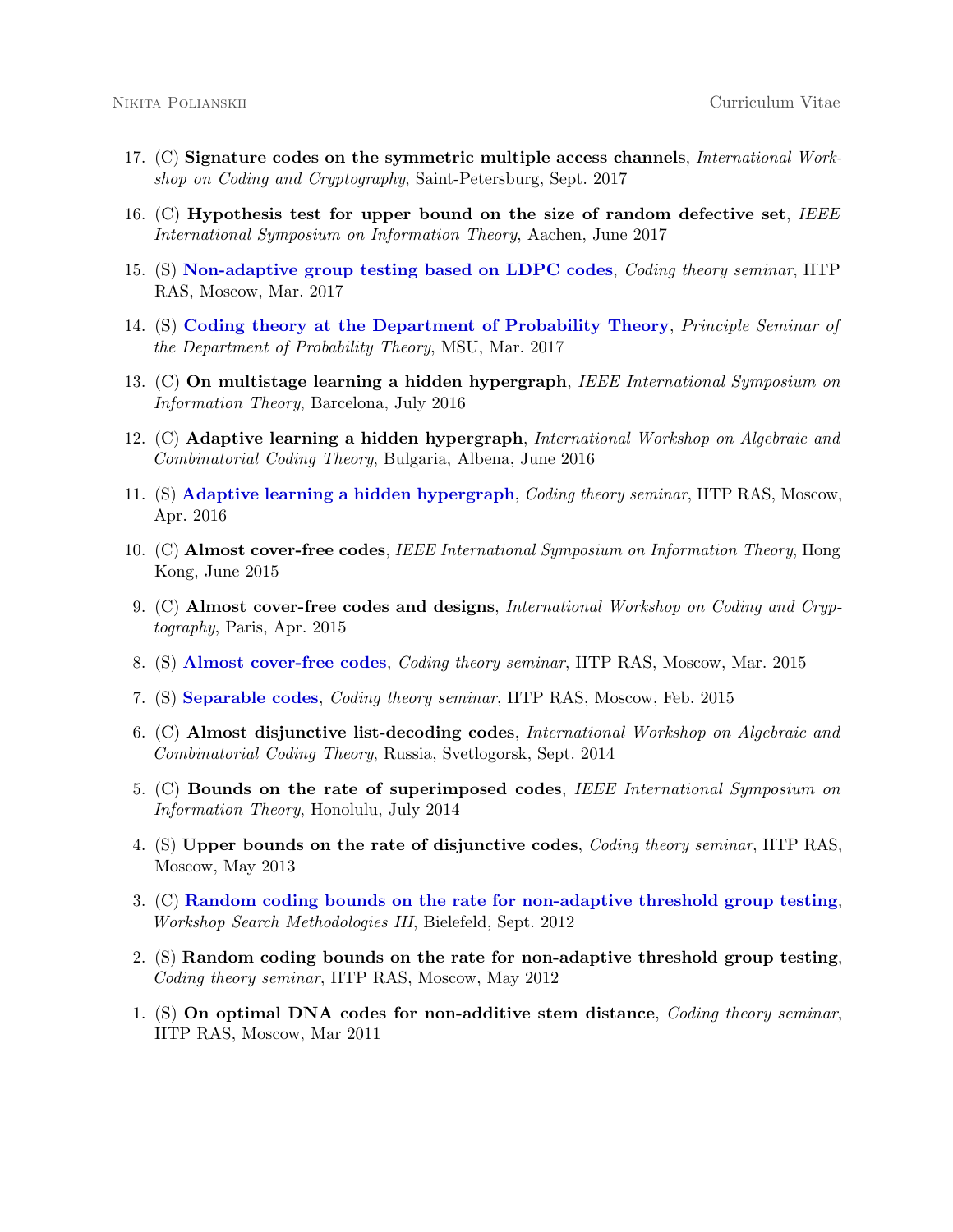### Relevant Courses and Skills

Courses: coding theory, probability theory, linear algebra, information theory, discrete mathematics, analysis, graph theory, financial mathematics, statistics Programming languages: C++, Matlab, Python

#### Other activities

- Referee for the following journals
	- IEEE Transactions on Information Theory  $(\times 6)$
	- IEEE Transactions on Communications  $(\times 2)$
	- Nature Communications  $(\times 1)$
	- Journal of Statistical Planning and Inference  $(\times 1)$
	- Discrete Mathematics  $(\times 2)$
	- Entropy  $(\times 2)$
	- Discrete Applied Mathematics  $(\times 2)$
	- Designs, Codes and Cryptography  $(\times 1)$
	- Problems of Information Transmission  $(\times 9)$
- Referee for the following conferences
	- $-$  IEEE International Symposium on Information Theory 2015-2021 ( $\times$ 15)
	- IEEE Information Theory Workshop 2017-2021  $(\times 4)$
	- ACM-SIAM Symposium on Discrete Algorithms 2021  $(\times 1)$
	- International Symposium on Topics in Coding 2021  $(\times 1)$
	- International Workshop on Coding and Cryptography 2018  $(\times 1)$
	- International Symposium on Problems of Redundancy in Information and Control Systems 2019, 2021  $(\times 6)$
	- IMA International Conference on Cryptography and Coding 2021  $(x1)$

#### References

- [Antonia Wachter-Zeh](https://www.ei.tum.de/en/lnt/people/professors/wachter-zeh/), Associate Professor, Institute for Communications Engineering, Technical University of Munich. Email: antonia.wachter-zeh@tum.de
- [Eitan Yaakobi](https://yaakobi.net.technion.ac.il/), Associate Professor, Department of Computer Science, Technion Israel Institute of Technology. Email: yaakobi@cs.technion.ac.il
- [Grigory Kabatianskiy](https://scholar.google.com/citations?user=FF_BqSIAAAAJ&hl=en), Professor, Adviser to the President for Science, Skolkovo Institute of Science and Technology. Email: g.kabatyansky@skoltech.ru
- [Cai Kui](https://smt.sutd.edu.sg/people/faculty/cai-kui), Associate Professor, Faculty of Science, Mathematics and Technology, Singapore University of Technology and Design. Email: cai kui@sutd.edu.sg